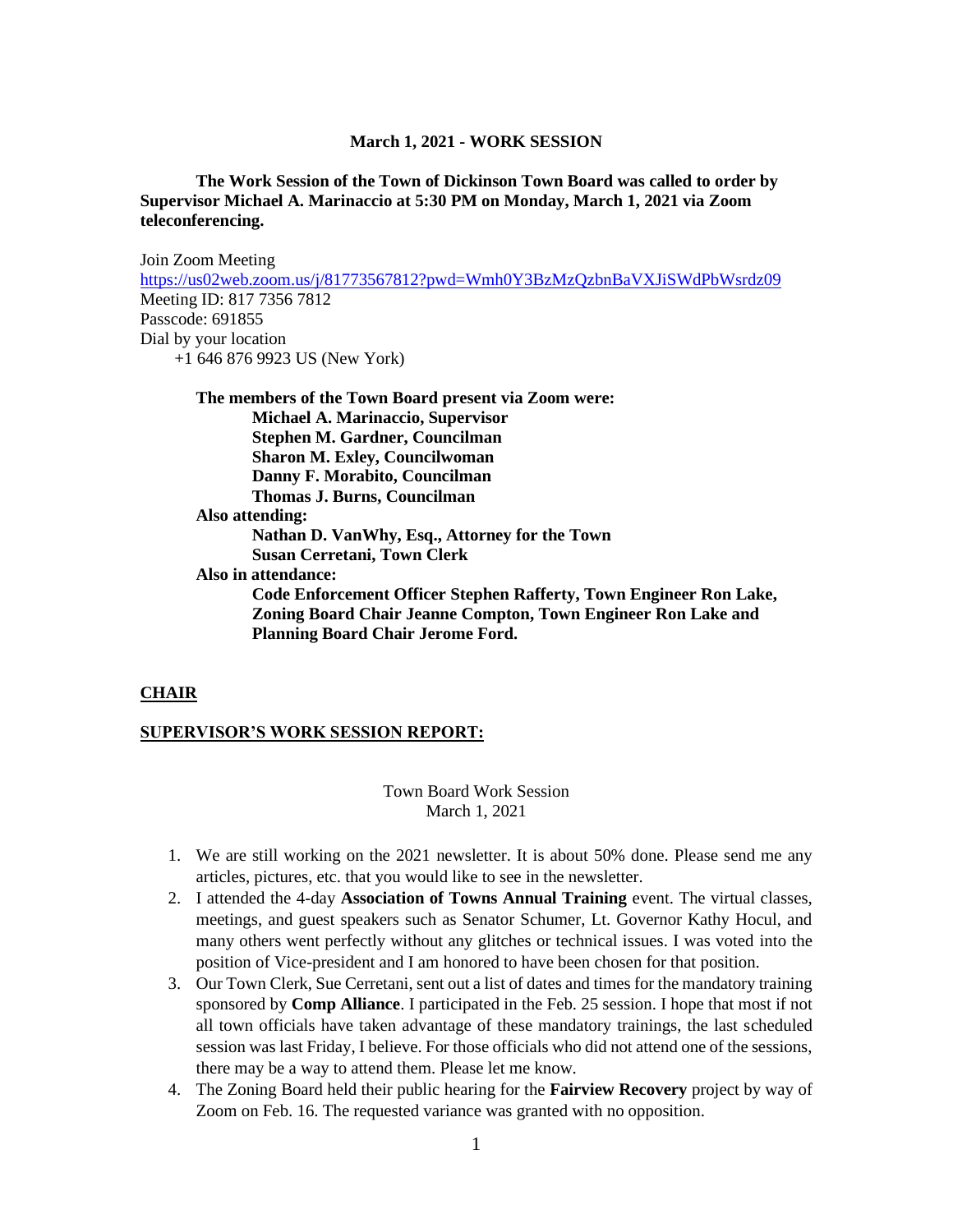# **March 1, 2021 - WORK SESSION**

# **SUPERVISOR'S WORK SESSION REPORT CONTINUED:**

- 5. In regard to the **COVID** epidemic, we continue to take all necessary precautions to protect our staff and those who visit the town hall to conduct business. I will continue to declare a **State of Emergency** in our town until further notice. My next declaration will be sent to the County on March 11.
- 6. I attended the **Land Bank Board of Directors** meeting held on Feb. 23. The Board voted unanimously to move the demolition of 22 Fuller St. forward. Total cost for the demolition and clearing of this property is \$17,501 with the town contributing \$3K. I thanked the Executive Director Jessica Hass and the Board of Directors for authorizing the demolition of property that has been and eye sore in the **Brandywine Heights** neighborhood. We will be looking at 36 Pulaski as a potential rehab property through the **Land Bank** and I had further discussions regarding the vacated school on Prospect St. as a potential demolition or rehab project.
- 7. **County Executive Jason Garnar** will be attending our March 8 board meeting at 6 pm and will be giving his **State of the County Address**.

# **ATTORNEY**

Attorney VanWhy reported that he is still waiting for news from **Spectrum** regarding the approval of the contract in order to move forward with what we have already agreed to.

Mr. VanWhy reported that he has been working with the court, Mr. Kie, and Mr. Rafferty on violation tickets.

Attorney VanWhy stated that the court has had issues with unlicensed dogs. The court is having difficulty because the offenders are not showing up and the court cannot issue warrants at this time because of **COVID** restrictions.

# **PLANNING BOARD:**

Planning Board Chair Ford stated that the Planning Board is waiting for the final site plan for the Fairview Recovery project and once that comes in, they will review it and vote on it.

# **ZONING BOARD**

Nothing to report at this time.